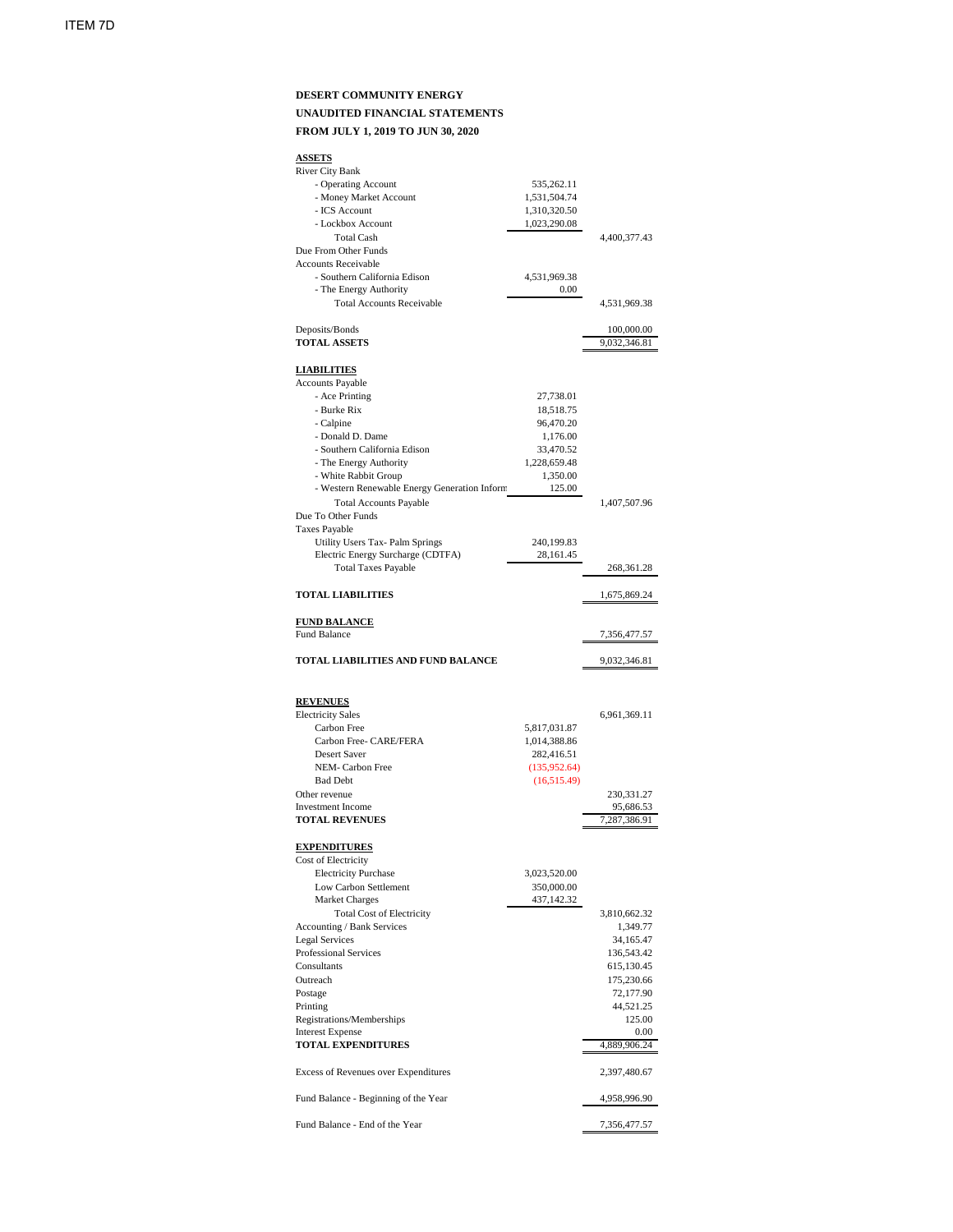# **DESERT COMMUNITY ENERGY UNAUDITED BALANCE SHEET FROM JULY 1, 2019 TO JUN 30, 2020**

| 1.101100111110171700100100017                 |                |              |              |                     |              |               |  |
|-----------------------------------------------|----------------|--------------|--------------|---------------------|--------------|---------------|--|
|                                               | <b>GENERAL</b> |              |              | <b>PALM SPRINGS</b> |              | <b>TOTAL</b>  |  |
| <b>ASSETS</b>                                 |                |              |              |                     |              |               |  |
| <b>River City Bank</b>                        |                |              |              |                     |              |               |  |
| - Operating Account                           | 518,308.64     |              | 16,953.47    |                     | 535,262.11   |               |  |
| - Money Market Account                        | 1,531,504.74   |              | 0.00         |                     | 1,531,504.74 |               |  |
| - ICS Account                                 | 1,310,320.50   |              | 0.00         |                     | 1,310,320.50 |               |  |
| - Lockbox Account                             | $0.00\,$       |              | 1,023,290.08 |                     | 1,023,290.08 |               |  |
| <b>Total Cash</b>                             |                | 3,360,133.88 |              | 1,040,243.55        |              | 4,400,377.43  |  |
| Due From Other Funds                          |                | 1,277,911.35 |              | 0.00                |              | 1,277,911.35  |  |
| <b>Accounts Receivable</b>                    |                |              |              |                     |              |               |  |
| - Southern California Edison                  | 0.00           |              | 4,531,969.38 |                     | 4,531,969.38 |               |  |
| - The Energy Authority                        | 0.00           |              | 0.00         |                     | 0.00         |               |  |
| <b>Total Accounts Receivable</b>              |                | 0.00         |              | 4,531,969.38        |              | 4,531,969.38  |  |
|                                               |                |              |              |                     |              |               |  |
| Deposits/Bonds                                |                |              |              |                     |              |               |  |
| - CPUC                                        | 100,000.00     |              | 0.00         |                     | 100,000.00   |               |  |
| <b>Total Deposits/Bonds</b>                   |                | 100,000.00   |              | 0.00                |              | 100,000.00    |  |
|                                               |                |              |              |                     |              |               |  |
| <b>TOTAL ASSETS</b>                           |                | 4,738,045.23 |              | 5,572,212.93        |              | 10,310,258.16 |  |
|                                               |                |              |              |                     |              |               |  |
| <b>LIABILITIES</b>                            |                |              |              |                     |              |               |  |
| <b>Accounts Payable</b>                       |                |              |              |                     |              |               |  |
| - Ace Printing                                |                |              | 27,738.01    |                     | 27,738.01    |               |  |
| - Burke Rix                                   |                |              | 18,518.75    |                     | 18,518.75    |               |  |
| - Calpine                                     |                |              | 96,470.20    |                     | 96,470.20    |               |  |
| - Donald D. Dame                              | 1,015.00       |              | 161.00       |                     | 1,176.00     |               |  |
| - Southern California Edison                  |                |              | 33,470.52    |                     | 33,470.52    |               |  |
| - The Energy Authority                        |                |              | 1,228,659.48 |                     | 1,228,659.48 |               |  |
| - White Rabbit Group                          | 1,350.00       |              |              |                     | 1,350.00     |               |  |
| - Western Renewable Energy Generation Informa | 125.00         |              |              |                     | 125.00       |               |  |
| <b>Total Accounts Payable</b>                 |                | 2,490.00     |              | 1,405,017.96        |              | 1,407,507.96  |  |
| Due To Other Funds                            |                | 0.00         |              | 1,277,911.35        |              | 1,277,911.35  |  |
|                                               |                |              |              |                     |              |               |  |
| <b>Taxes Payable</b>                          |                |              |              |                     |              |               |  |
| <b>Utility Users Tax</b>                      |                |              | 240,199.83   |                     | 240,199.83   |               |  |
| <b>Electric Energy Surcharge</b>              |                |              | 28,161.45    |                     | 28,161.45    |               |  |
| <b>Total Taxes Payable</b>                    |                |              |              | 268,361.28          |              | 268,361.28    |  |
|                                               |                |              |              |                     |              |               |  |
| <b>TOTAL LIABILITIES</b>                      |                | 2,490.00     |              | 2,951,290.59        |              | 2,953,780.59  |  |
|                                               |                |              |              |                     |              |               |  |
| <b>FUND BALANCE</b>                           |                |              |              |                     |              |               |  |
| <b>Fund Balance</b>                           |                | 4,735,555.23 |              | 2,620,922.34        |              | 7,356,477.57  |  |
|                                               |                |              |              |                     |              |               |  |
| TOTAL LIABILITIES AND FUND BALANCE            |                | 4,738,045.23 |              | 5,572,212.93        |              | 10,310,258.16 |  |
|                                               |                |              |              |                     |              |               |  |
|                                               |                |              |              |                     |              |               |  |